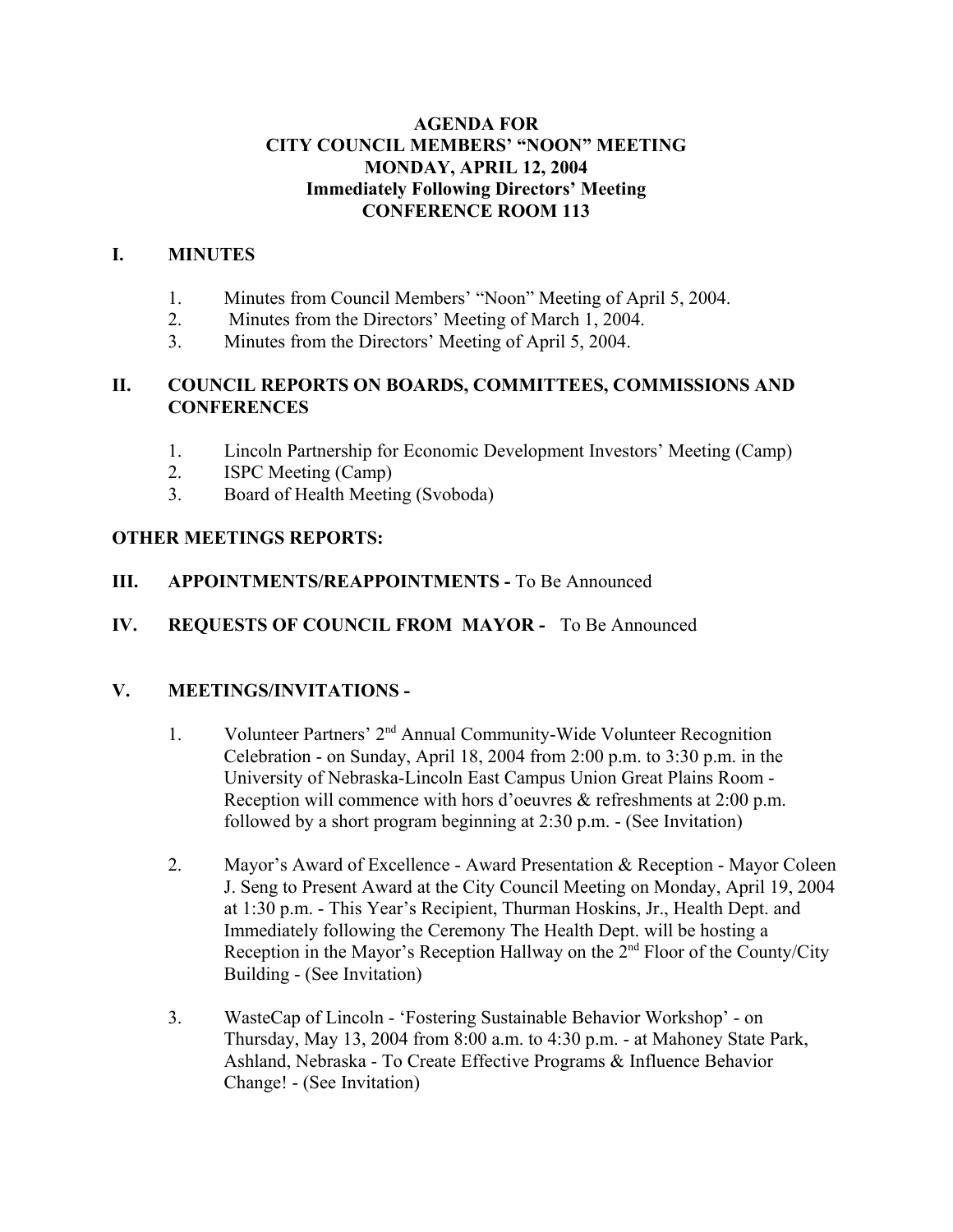- 4. Graphics Plus on Friday, April 16, 2004 from 5:00 p.m. to 8:00 p.m. Join us to help launch a new era of our evolution - 815 "O" Street, 2<sup>nd</sup> floor - (See Invitation)
- 5. Public Information Meeting for the Warlick Intersection Project New Design for the Intersection of Warlick, Old Cheney, and 14<sup>th</sup> Street - on Tuesday, April 13, 2004 from 5:30 p.m. to 7:30 p.m. - Christ's Place Church, 1111 Old Cheney Road - (See Invitation)
- 6. The Lincoln Chamber of Commerce invites you to attend the following Ribbon Cuttings: - Please RSVP to Jaime Henning at 436-2354 or E-Mail:
	- A.) Folsom Children's Zoo & Botanical Gardens,  $27<sup>th</sup>$  & B Street on Monday, April 12, 2004 at 4:00 p.m.
	- B.) Lexus of Lincoln, 6500 Telluride Drive (North  $27<sup>th</sup>$  Street) on Tuesday, April 27, 2004 at 5:30 p.m.
	- C.) Centerville Farmers Market, 803 Q Street (West Doors) on Thursday, April 29, 2004 at 4:00 p.m.
- 7. Updowntowners Membership Luncheon on Wednesday, April 14, 2004 from 11:45 a.m. to 1:00 p.m. - At Lincoln Children's Museum, 1420 P Street - Cost is \$8.00 (No shows will be charged) - RSVP to Heather Stewart at 434-6507 by April  $12^{th}$ . – (See Invitation)
- 8. Join The City of Lincoln & Blessed Sacrament Elementary Students in Celebrating Arbor Day 2004! - on Friday, April 30, 2004 at 10:00 a.m. (rain or shine!) - At Stransky Park, S.  $17<sup>th</sup>$  & Harrison Streets (If Raining - at Blessed Sacrament School, S.  $17<sup>th</sup>$  & Lake) - (See Invitation)
- 9. 2004 Lincoln & Lancaster County Environmental Awards Ceremony on Friday, April 23, 2004 - 7:00 p.m. to 8:30 p.m.-Dinner & Awards Presentation - At the Plaza Conference Center, Bryan/LGH East, 2<sup>nd</sup> floor, 48<sup>th</sup> & Cotner Blvd. - \$12.00 per person - RSVP by April  $16<sup>th</sup>$ . - (See Invitation)

# **VI. MISCELLANEOUS - NONE**

#### **VII. CITY COUNCIL MEMBERS**

#### **VIII. ADJOURNMENT**

ca041204/tjg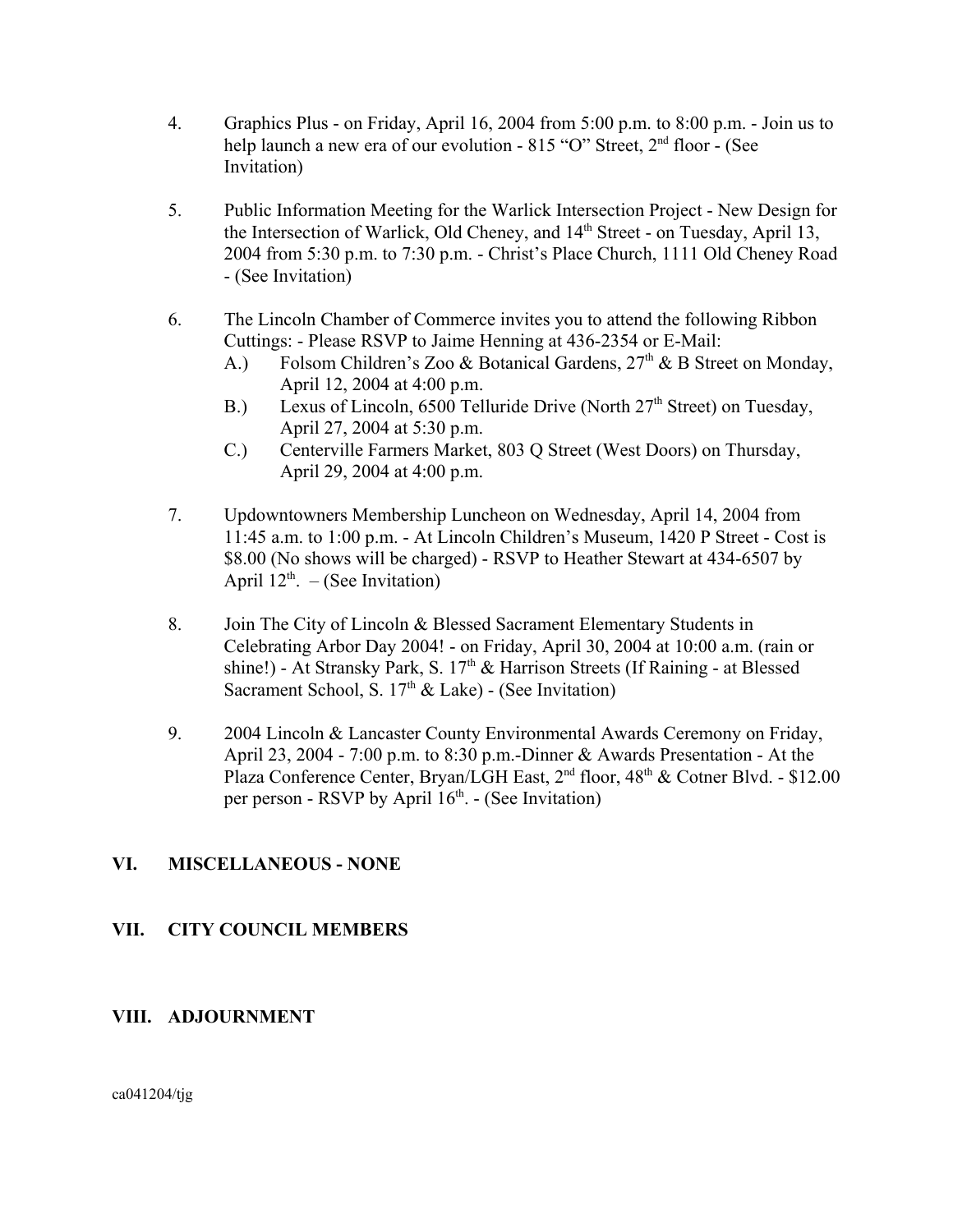### **MINUTES CITY COUNCIL MEMBERS' "NOON" MEETING MONDAY, APRIL 12, 2004** *CONFERENCE ROOM 113*

*Council Members Present:* Terry Werner, Vice-Chair; Jonathan Cook, Glenn Friendt, Patte Newman, Ken Svoboda; ABSENT: Jon Camp, Chair; Annette McRoy

*Others Present:* Mark Bowen, Anne Harrell, Mayor's Office; Dana Roper, City Attorney; Joan Ray, Council Secretary; Darrell Podany, Aide to Council Members Camp, Friendt and Svoboda

### **I MINUTES**

- 1. Minutes from Council Members' "Noon" Meeting of April 5, 2004.
- 2. Minutes from the Directors' Meeting of March 1, 2004.
- 3. Minutes from the Directors' Meeting of April 5, 2004.

Vice-Chair Werner, presiding in Jon Camp's absence, requested a motion to approve the above-listed minutes. Jonathan Cook moved approval of the minutes, as presented, by acclamation. The motion was seconded by Glenn Friendt and carried by unanimous consensus of those Council Members present.

# **II. COUNCIL REPORTS ON BOARDS, COMMITTEES, COMMISSIONS AND CONFERENCES -**

1. LINCOLN PARTNERSHIP FOR ECONOMIC DEVELOPMENT INVESTORS' MEETING (Camp) - Mr. Friendt, who had been asked to attend in Mr. Camp's absence, reported that there were a number of items on the agenda. He noted that the new Superintendent of the Lincoln School System had had a chance to make some comments relative to her view of cooperation between the Lincoln Public School System and the business community.

Then there was a presentation on the new GIS system that they're putting together to help put Lincoln on the map. There are apparently fewer than ten communities that have such a sophisticated system where site selectors and interested businesses would actually go on the internet. Mr. Friendt noted that it is really pretty sophisticated. He added, that, like most new applications, it didn't work very well during the presentation. Mr. Bowen stated that he had to defend Marcus because he has seen this with other presentations there; the problem is the Chamber's PC, used to run the program, needs to be upgraded. Mr. Friendt commented that Marcus needs no defense - every technology person he has ever worked with never goes in two hours before hand and tries to actually down-load the product. Mr. Friendt noted that, even his explanation for the power point made it seem like a pretty sophisticated system and it was well received.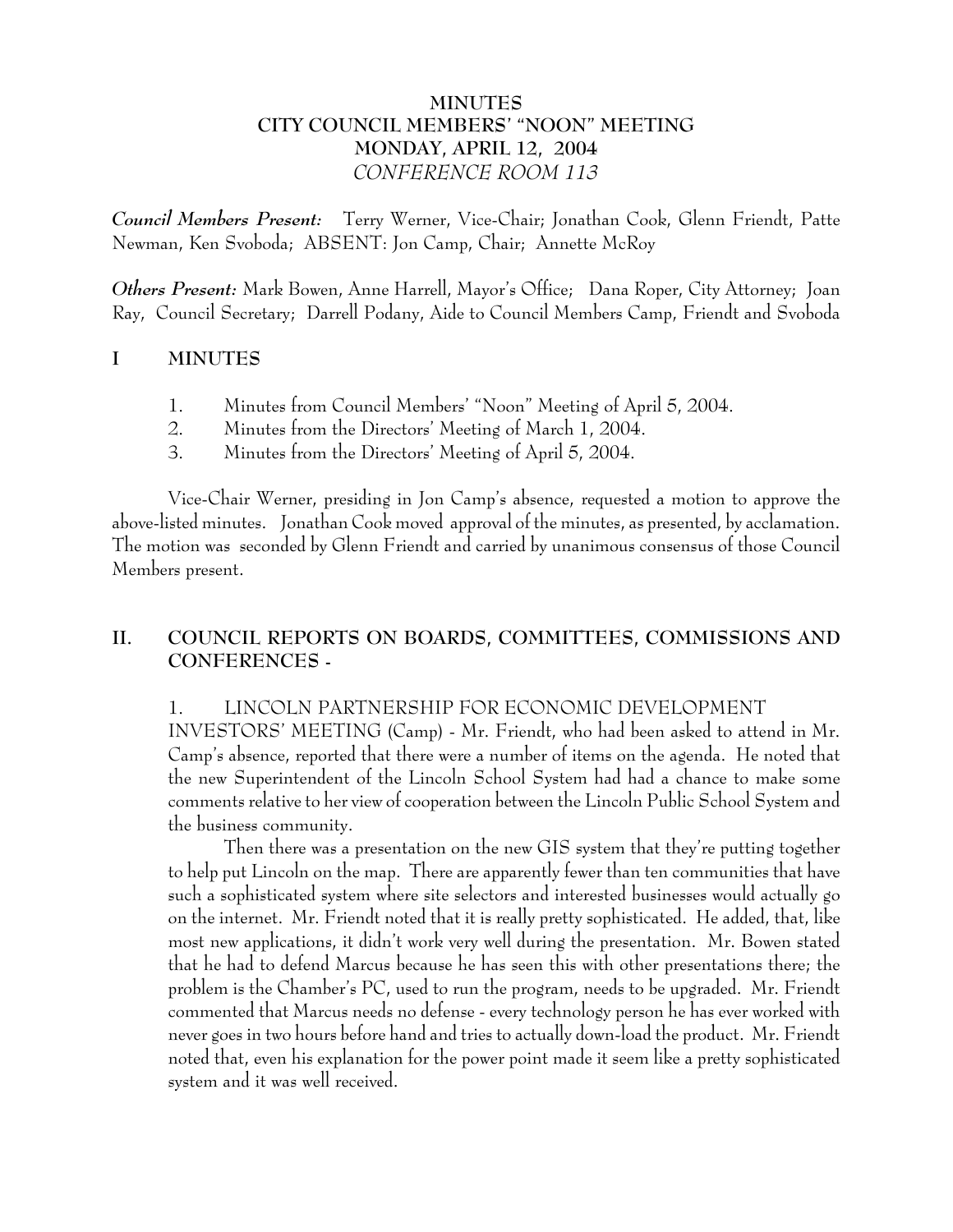Mr. Friendt reported that there was a presentation on the current status of prospecting activity. There were 8 internal active expansion opportunities and 5 brand-new possible relocations. They weren't named. Jim Fram did provide a paper from a development professional out of North Carolina which outlined the reasons for confidentiality in the economic development process and why it is very difficult for the Chamber, LPED and even City Staff, to be briefing leaders about who the prospects are and what the plans are, etc.

Finally, Jim Fram presented the Chamber of Commerce annual report. It was consolidated. Mr. Friendt noted that he had a copy of the report which he would put on file for Council Members. It is a consolidated report between the Chamber of Commerce, LPED -CDB.

#### 2. ISPC (Camp) - No Report

3. BOARD OF HEALTH (Svoboda) Mr. Svoboda reported that the Board of Health met last week. There had been a presentation, based on the conversation Bruce had had with Council at a "Noon" meeting a couple of weeks ago, on some revisions for the smoking ordinance. These were reviewed and they were all passed unanimously by the Board of Health. They are mostly "house-keeping" in nature, providing definitions for various items. The only thing that was really new, which was discussed at our "Noon" meeting, was the permit process.

They have proposed and we have passed on to the Council, an amendment that will offer a permit process that is an exact parallel to the body art permit process language that was adopted.

Mr. Cook commented that the "under 18 years of age" issue might be re-examined. He asked if the Council would have to review that issue? Mr. Svoboda answered that the Board of Health did not address that issue. The Council may review it if we choose to do so, but the Board of Health did not, but determined that it would be a Council issue.

Mr. Cook asked, regarding the licensing issue, if there was discussion of how it might impact small businesses that aren't restaurant's or bars - but small businesses that want to set up a little smoking room. The licensing fee might be rather steep for that kind of circumstance. Mr. Svoboda stated that the Board looked at it from the standpoint that the Board has to be able to recognize who is going to be allowing smoking in their facility. The only way we can do that is through some type of permit process. We felt that \$300 for the initial year and \$200 for each subsequent year for renewal was not out of line. This is an exact, mirror image of the body art language and permit process. In regards to the body artists, they have a lot less over-head, in probability, than a bar or restaurant. They didn't complain about the fee schedule - in fact, they thought that it might be too low.

Ms. Newman asked, seeking clarification, then it is administered through the Health Department and not the City Clerk's Office? Mr. Svoboda responded that that is correct. He noted that they had struck the language that would require an affidavit being signed which would state that all the information is true, because - unfortunately - that just adds another layer of red tape to the whole permit process. We don't require affidavits on any other permitting that we do through-out the City. We do have an enforcement clause in there that does say that should there be a question as to the validity of the information that they are required to provide the Health Department and the Administrator of this ordinance with the proper documentation. This documentation would more than likely be sales tax revenues.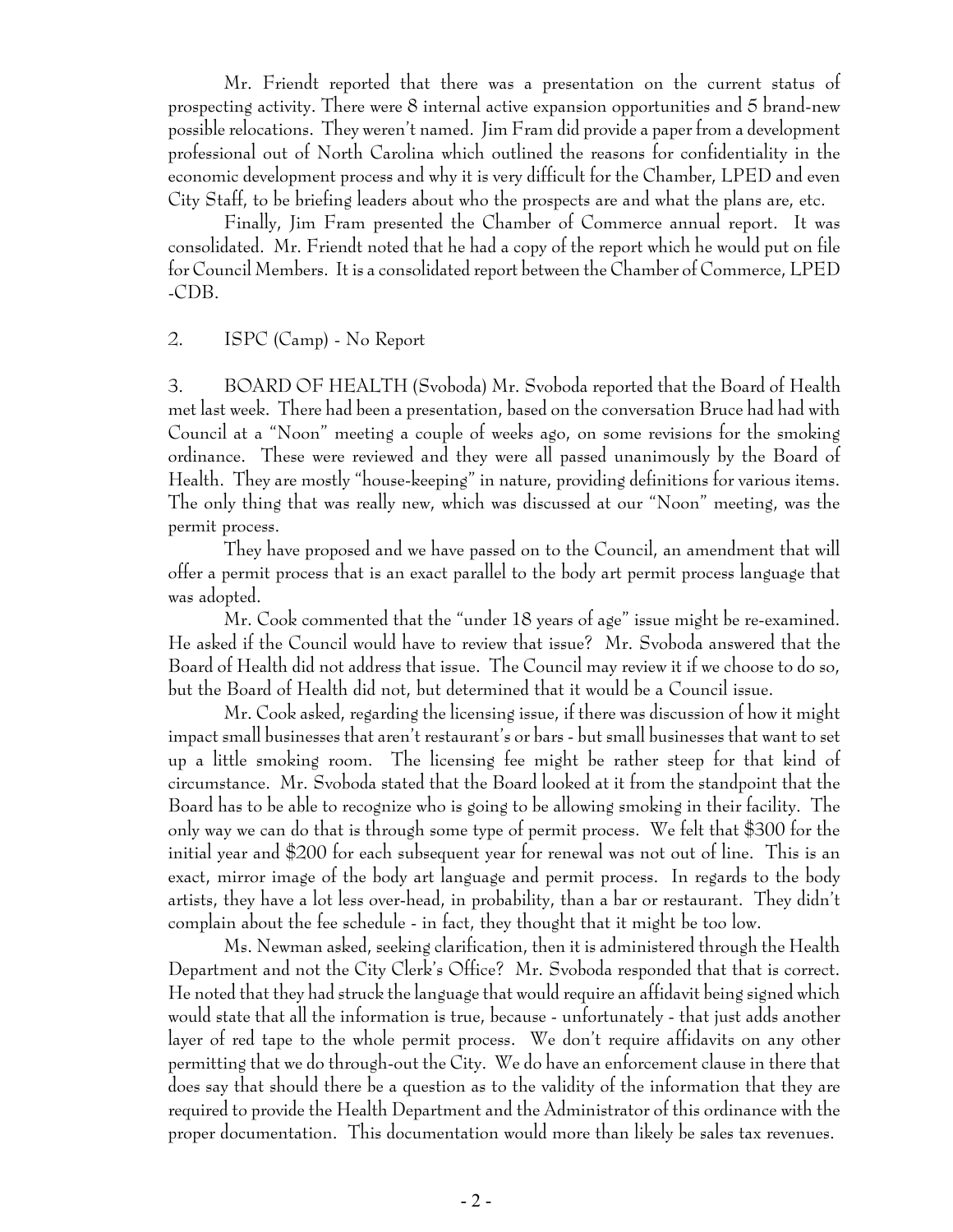Mr. Cook commented that he thought this was fascinating, since they had been told that there was just "no way" that this could be enforced and they could "never" figure out what the percentage split was. So, we added the affidavit clause, in the hopes that by signing something that put them under oath in their reporting we would get the true representations of the facts. Now, you're getting rid of that provision because the percentage split can be enforced. That's what it sounds like here.

Mr. Svoboda answered that he didn't know that they still feel that they can enforce the percentage, but the affidavit through the City Attorney's office just seemed to be useless. Discussion ensued briefly on this topic with no further resolution determined.

OTHER MEETINGS - None

#### **III. APPOINTMENTS/REAPPOINTMENTS -** No Report

**IV. REQUESTS OF COUNCIL FROM MAYOR** - Mr. Bowen commented that regarding Items 12 and 13 on today's Formal Agenda [Accepting and approving City's certifications as landlord in the Estoppel Certificate and consenting to the Assignment and Assumption of the First Amended and Restated Lease and Operating Agreement - Burnham Yates Conference Center from Cornhusker Square Limited Partnership to SHUBH Hotels Lincoln, L.L.C. or its affiliates] and [Approving the Second Amendment to the First Amended and Restated Lease and Operating Agreement - Burnham Yates Conference Center] that the Administration would request that Council take action today on these items. They're hoping to close on that property before next Monday.

Mr. Cook asked if they had a Sanitary Sewer collapse or anything that would make this an emergency? Mr. Bowen commented that there was not, nor did they have sewage in their basement. [Laughter]

Mr. Bowen commented that regarding the State Legislature, the session should wrap up later this week. He noted that it seems fairly apparent that there will be no action on the gas tax this session. It also seems that even though we might have one more discussion on storm water, it is unlikely that there will be a final action on that this year. One item that will probably get a final action is the State Fair. Ms. Newman noted that anything that costs us money... Mr. Werner asked what the vote would be on that issue. Mr. Bowen commented that it will probably be a similar vote to what they had for second reading a 31 vote in favor of it. It looks like all of those votes are solid, which is good news. The only wrinkle to it is this local option...a matching \$200,000. That doesn't necessarily mean City tax money...but either public/private funding including such organizations as the Chamber of Commerce, and others. Mr. Bowen explained that in order to receive lottery money, we would have to have the local match.

Mr. Cook asked if the Group Home Bill would pass overwhelmingly? Mr. Bowen noted that it appears that way. But all that has occurred in the last week, there were three State Senators at that meeting -one of whom was the sponsor of that bill...could have some impact. He stated he did not know if the incident would kill the bill.. He commented that they would have to watch the session today and see what happens

Mr. Cook wondered if there were anything we could do and he was surprised at our "neutral" testimony. He thought the bill was folly. It may be true that you can have a group home that is run in such a way that potentially violent offenders have someone supervising them properly. In real life, he did not believe there was any chance that will happen. He did not believe that there would ever be enough funding. He felt they would always pay people way too little, which would encourage quick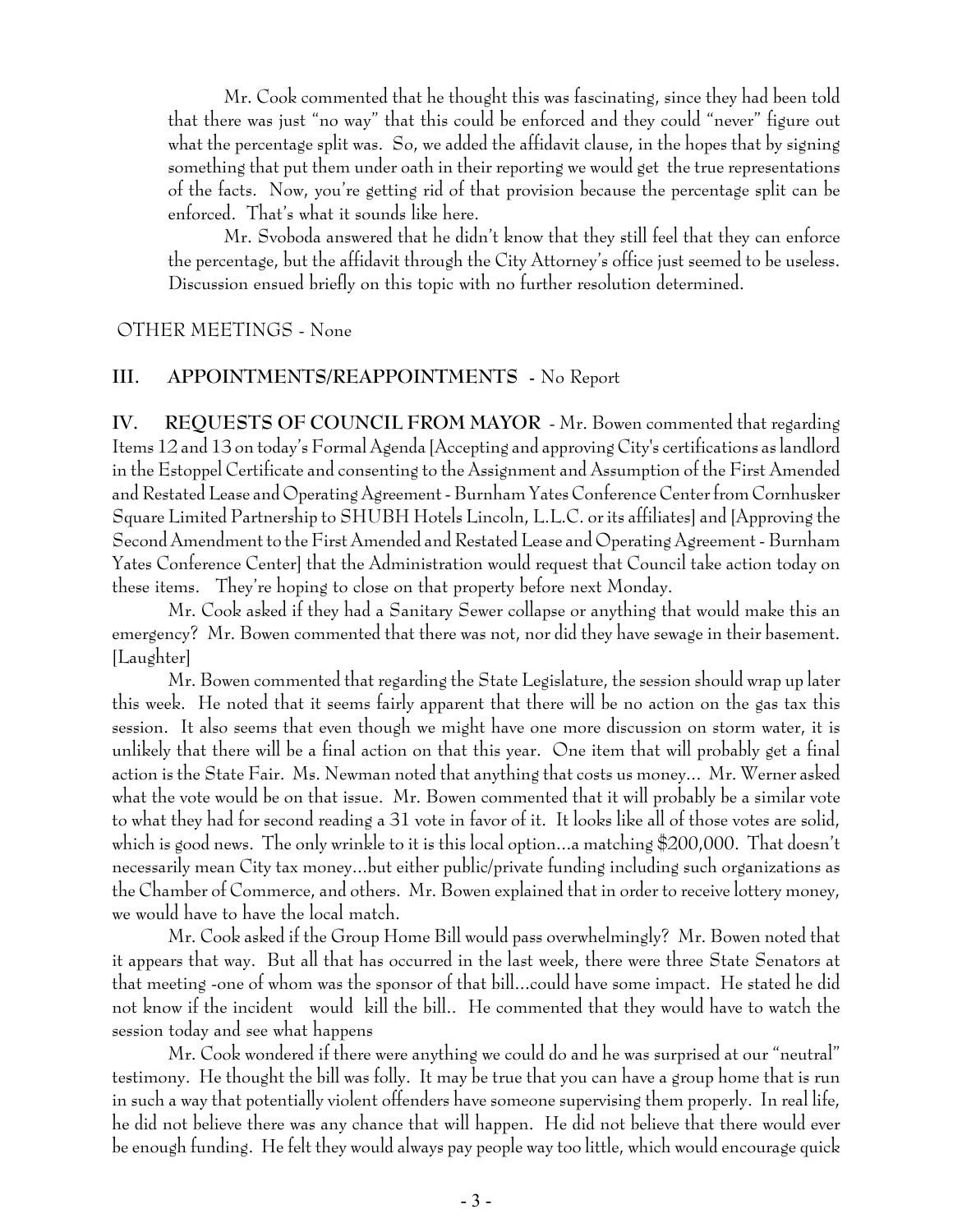turn-over in staff; and he did not believe it would ever be done in a way that would provide the supervision necessary. Mr. Cook felt this was just opening up a huge problem for the community, because of what he knew would be a lack of commitment. He thought, at least, with the Regional Center, there is some knowledge of what is being dealt with. If there is a funding short-fall, at least there it would be more readily identifiable.

This discussion continued briefly with the untabulated costs being reviewed. There was surprise expressed at the support of this shift of responsibility from the State to the local communities. It was noted by Mr. Friendt that if this shift takes place, the Administration should be looking at ways to ensure that whoever is responsible for patients of this kind in the community -whether it would require changes in zoning requirements or changing our registration requirementsthere should be no operation possible without the knowledge of the local authorities and elected officials.

Mr. Cook commented that the Federal laws regarding "fair housing" limit what local authorities might be able to do to control this if we wanted neighbor notification or limiting the locations. Mr. Cook noted that we had a double whammy with the State pushing the responsibility to the local jurisdictions, while the Federal government is saying we have no authority to control it in certain areas. It's very frustrating.

Ms. Newman asked if the local authorities had the legal authority to license them as providers of that type of service. Mr. Bowen indicated that there is a licensing process through the State. Ms. Newman answered, yes - but does the City have the right to do that on the local level? Mr. Bowen stated that this brings us to what the Chief [Casady] was saying about the "three person rule". These that were operating aren't even shown as a group home officially, because they are "three or less".

 Ms.. Newman stated that we know it is a business. We know that they are providing a service for people who live there. So, she thought there would be a way that the City could require them to register those homes - regardless. Mr. Bowen commented that that is where we get into this mix. On the one hand, we have the group home operators saying the City can't do that to them because they have the Federal government on their side. Ms. Newman noted that the City would not be saying that they *can't* do it, but only that they need to register so that we know what type of business they are running...because it is a business. Mr. Bowen agreed that it is. He noted that the Law Department had been in discussion with them a few times - not only with this operator, but with other operators also.

Mr. Bowen reported that the Mayor had commented at a neighborhood meeting last Friday that the City would be taking a look at this because it is serious. Mr. Werner commented that the City would have to educate themselves on this issue, too. He knew that this group home has had success with their clients in the past, noting that there are many factors to consider. And if the legislature passes it, the City won't have a lot of choice in the matter. Mr. Bowen commented that the action of the legislature has a statute here which has provisions about when they would make any changes. It's not automatic based on this action.

Mr. Werner asked Mr. Roper if he wanted to add anything to this discussion, or would he recommended that they move on from this topic. Mr. Roper responded that the Council should move on and give the Law Department a chance to take a look at all aspects of the issue. He stated that he was not sure, regarding the group home, if the Federal law preempts the field or not. He was afraid the City may not have many tools with which to work locally, but he would take a look.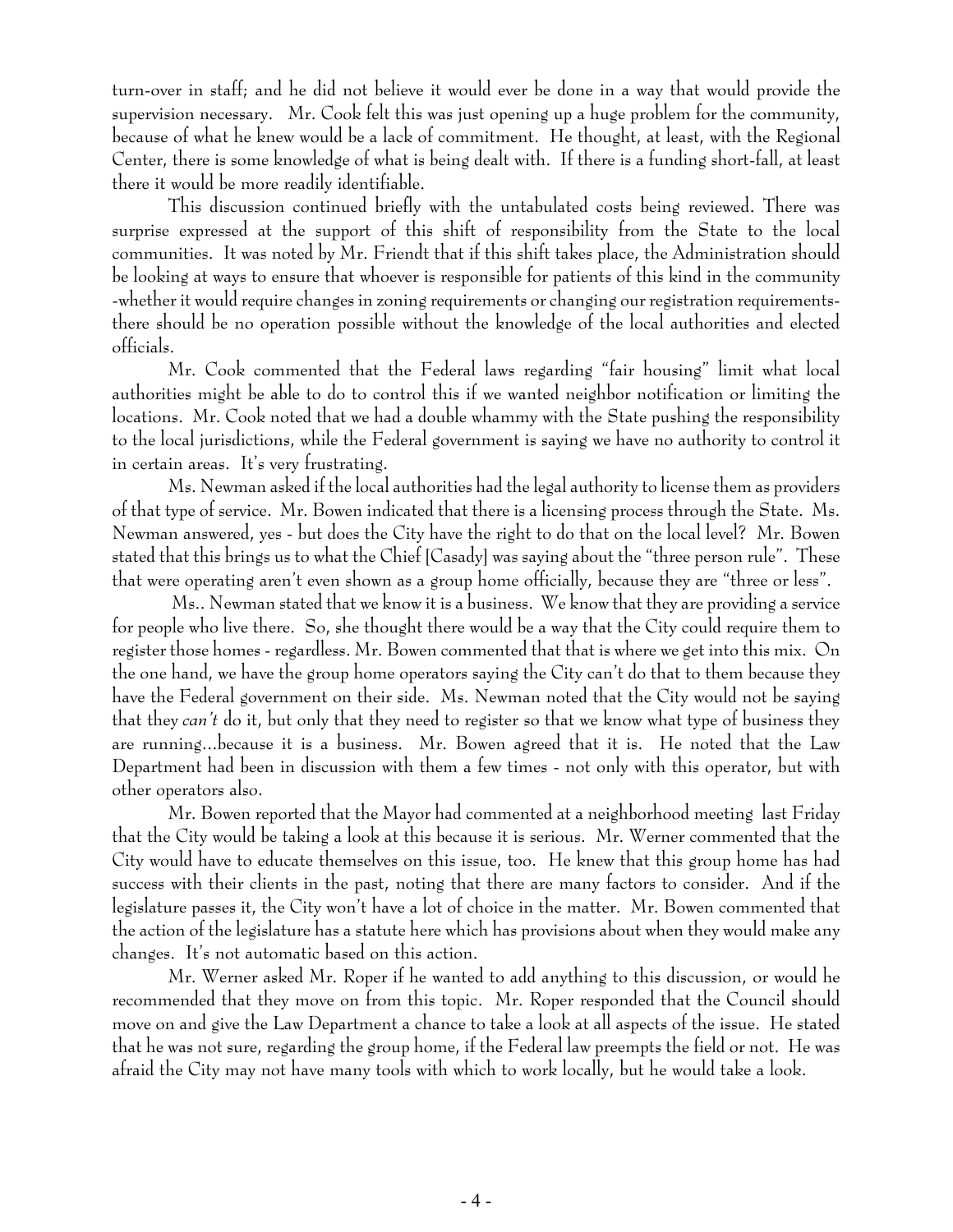# **V. MEETINGS/INVITATIONS** - Noted Without Significant Comment.

#### **VI. MISCELLANEOUS -** None

#### **VII. COUNCIL MEMBERS -**

**JON CAMP** - Absent

**JONATHAN COOK** - Mr. Cook asked about the Sewer Contract and the rules waiver requested for the matter on the Agenda today. Mr. Cook asked if the Council felt that they would prefer to act on this today, in the middle of a contract, rather than waiting for them to finish and approve it after the fact. Mr. Bowen explained that this really did qualify as an emergency issue. Mr. Roper indicated that the City had no budgeted funds for this, so the funds would have to be approved by Council before payment could be made. Council agreed to move the vote for action today.

Mr. Cook asked if Council felt it was necessary to act on the Burnham Yates contract today. After a brief discussion, It was determined that they would act on this issue today.

**GLENN FRIENDT** - No Further Comments

**ANNETTE MCROY** - Absent

**PATTE NEWMAN** - No Further Comments

**KEN SVOBODA** - No Further Comments

**TERRY WERNER** - Mr. Werner commented that the only issue that was a carry-over from last week was the issue of mail opening and record keeping. He commented on the opinion that Rick Peo had issued regarding the State Statutes.

Mr. Roper stated that if a Council Member receives a document that pertains to City Business, that document or that e-mail (which would be considered a document) is most likely, invariably, a public record unless you can point to some specific exception that exempts it. Mr. Roper stated that we need a "custodian" or keeper of the records. As long as we have that, so if someone wants to see something, they can go to the custodian and see it - we're probably okay.

There was discussion on the issue which included concerns regarding the issue of trust, which was deemed to be a different issue. Correspondence received at home and through e-mail were also included in this discussion. A final determination was made to continue the discussion on this issue at the next "Noon" meeting when Mr. Roper would have an opinion on the proper procedures to be followed in the opening of mail.